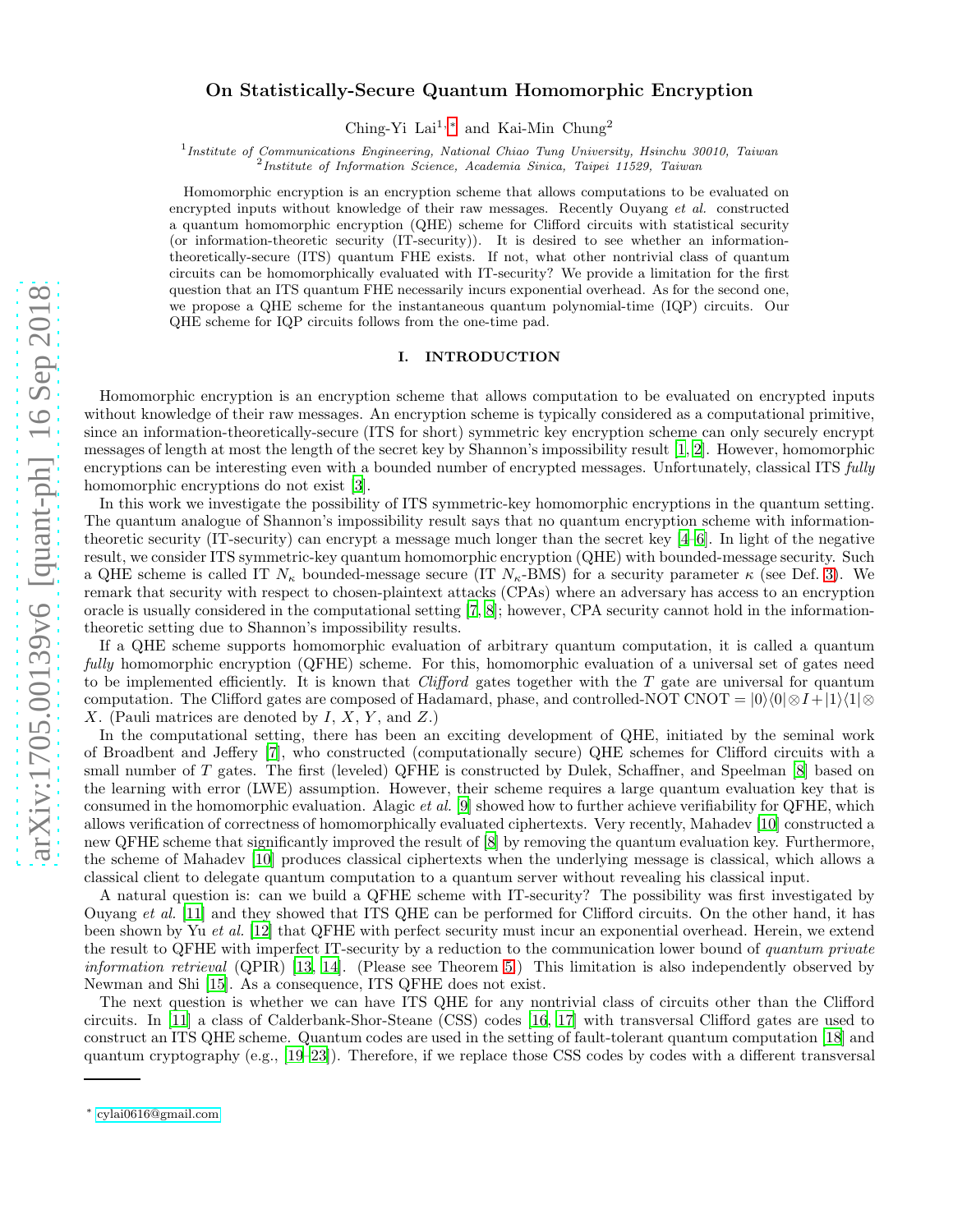gate set, we obtain an ITS QHE scheme for another class of circuits. For example, the triorthogonal codes [\[24](#page-6-12)] have transversal CNOT, T , and control-control-phase gates. (However, it is known that transversal gates alone cannot be universal for quantum codes [\[25](#page-6-13), [26](#page-6-14)]. See more discussion about transversal computation in [\[15\]](#page-6-6).)

In this paper we show how to do QHE for the instantaneous quantum polynomial-time (IQP) circuits [\[27](#page-6-15)]. Note that the encrypted messages to IQP are restricted to the those density operators without any single Pauli Z in the Pauli decomposition. See Def. [6](#page-4-0) and the discussions there. We will propose a QHE scheme F for IQP based on Z one-time pads.

The notion of IQP computation was proposed in [\[27\]](#page-6-15), which is not universal for quantum computation. It is known that the class of IQP with postselection is equivalent to the class PP [\[28](#page-6-16)]. Moreover, IQP computations are difficult to simulate with classical computers [\[28](#page-6-16)[–30\]](#page-6-17) unless the polynomial hierarchy collapses to the third level. Currently it is hard to implement Shor's factoring algorithm [\[31](#page-6-18)]. Instead, nonuniversal circuits, such as IQP, are physically more feasible so that quantum supremacy could be demonstrated [\[30](#page-6-17), [32](#page-6-19)[–34\]](#page-6-20). In contrast, a Clifford circuit with input states in the computational basis can be classically simulated by the Gottesman-Knill theorem [\[35](#page-6-21)].

This paper is organized as follows. Preliminaries are given in the next section, including basics of quantum information processing. In Sec. [III](#page-2-0) we define QHE and its properties and then provide the limitation of IT-secure QFHE in Sec. [IV.](#page-3-2) In Sec. [V](#page-4-1) we discuss IQP circuits and propose the QHE scheme F. Then we conclude.

### II. PRELIMINARIES

We give notation and briefly introduce basics of quantum mechanics here. A quantum system will be denoted by a capital letter and its corresponding Hilbert space will be denoted by the corresponding calligraphic letter.

Let  $L(\mathcal{H})$  denote the space of linear operators on a complex Hilbert space  $\mathcal{H}$ . A quantum system is described by a density operator  $\rho \in L(H)$  that is positive semidefinite and with trace one tr $\rho = 1$ . Let  $D(H) = \{ \rho \in L(H) : \rho \geq 1 \}$  $0, \text{tr}\rho = 1$  be the set of density operators on a H. When  $\rho \in D(\mathcal{H})$  is of rank one, it is called a *pure* quantum state and we can write  $\rho = |\psi\rangle\langle\psi|$  for some unit vector  $|\psi\rangle \in \mathcal{H}$ , where  $\langle\psi| = |\psi\rangle^{\dagger}$  is the conjugate transpose of  $|\psi\rangle$ . If  $\rho$ is not pure, it is called a mixed state and can be expressed as a convex combination of pure quantum states. The Hilbert space of a joint quantum system AB is the tensor product of the corresponding Hilbert spaces  $\mathcal{A} \otimes \mathcal{B}$ . We use  $\rho_{MR}$  to denote a density operator for the joint of the message (M) and reference (R) systems.

The trace distance between two quantum states  $\rho$  and  $\sigma$  is

$$
||\rho - \sigma||_{\text{tr}},
$$

where  $||X||_{tr} = \frac{1}{2} \text{tr} \sqrt{X^{\dagger} X}$  is the trace norm of an operator X.

Associated with an m-qubit quantum system is a complex Hilbert space  $\mathbb{C}^{2^m}$  with a computational basis  $\{|v\rangle : v \in \mathbb{C}^{2^m}\}$  $\{0,1\}^m\}$ . Let  $\{|0\rangle,|1\rangle\}$  be an ordered basis for pure single-qubit states in  $\mathbb{C}^2$ . The Pauli matrices

$$
\sigma_0 = I = \begin{bmatrix} 1 & 0 \\ 0 & 1 \end{bmatrix}, \ \sigma_1 = X = \begin{bmatrix} 0 & 1 \\ 1 & 0 \end{bmatrix}, \ \sigma_3 = Z = \begin{bmatrix} 1 & 0 \\ 0 & -1 \end{bmatrix}, \ \sigma_2 = Y = iXZ
$$

form a basis of  $L(\mathbb{C}^2)$ . Then any single-qubit density operator  $\rho \in D(\mathbb{C}^2)$  admits a Bloch sphere representation

$$
\rho = \frac{I + r_1 X + r_2 Y + r_3 Z}{2} \triangleq \frac{I + \vec{r} \cdot \vec{\sigma}}{2},\tag{1}
$$

where  $\vec{\sigma} = (\sigma_1, \sigma_2, \sigma_3)$  and  $\vec{r} = (r_1, r_2, r_3) \in \mathbb{R}^3$  is called the Bloch vector of  $\rho$  such that  $r_1^2 + r_2^2 + r_3^2 \leq 1$ . If  $\rho$  is pure, we have  $r_1^2 + r_2^2 + r_3^2 = 1$ .

The evolution of a quantum state  $\rho \in D(\mathcal{H})$  is described by a quantum operation  $\mathcal{E}: D(\mathcal{H}) \to D(\mathcal{H}')$  for some Hilbert spaces H and H'. In particular, if the evolution is a unitary U, we have the evolved state  $\mathcal{E}(\rho) = U \rho U^{\dagger}$ . A quantum operation of several single-qubit Pauli operators on  $n$  different qubits simultaneously can be realized as an  $n$ -fold Pauli operator. Denote the  $n$ -fold Pauli group by

$$
\mathcal{G}_n = \{ i^c E_1 \otimes \cdots \otimes E_n : c \in \{0, 1, 2, 3\}, E_j \in \{I, X, Y, Z\} \}.
$$

All elements in  $\mathcal{G}_n$  are unitary with eigenvalues  $\pm 1$  and they either commute or anticommute with each other. An nfold Pauli operator admits a binary representation that is irrelevant to its phase. For two binary *n*-tuples  $u, v \in \{0, 1\}^n$ ,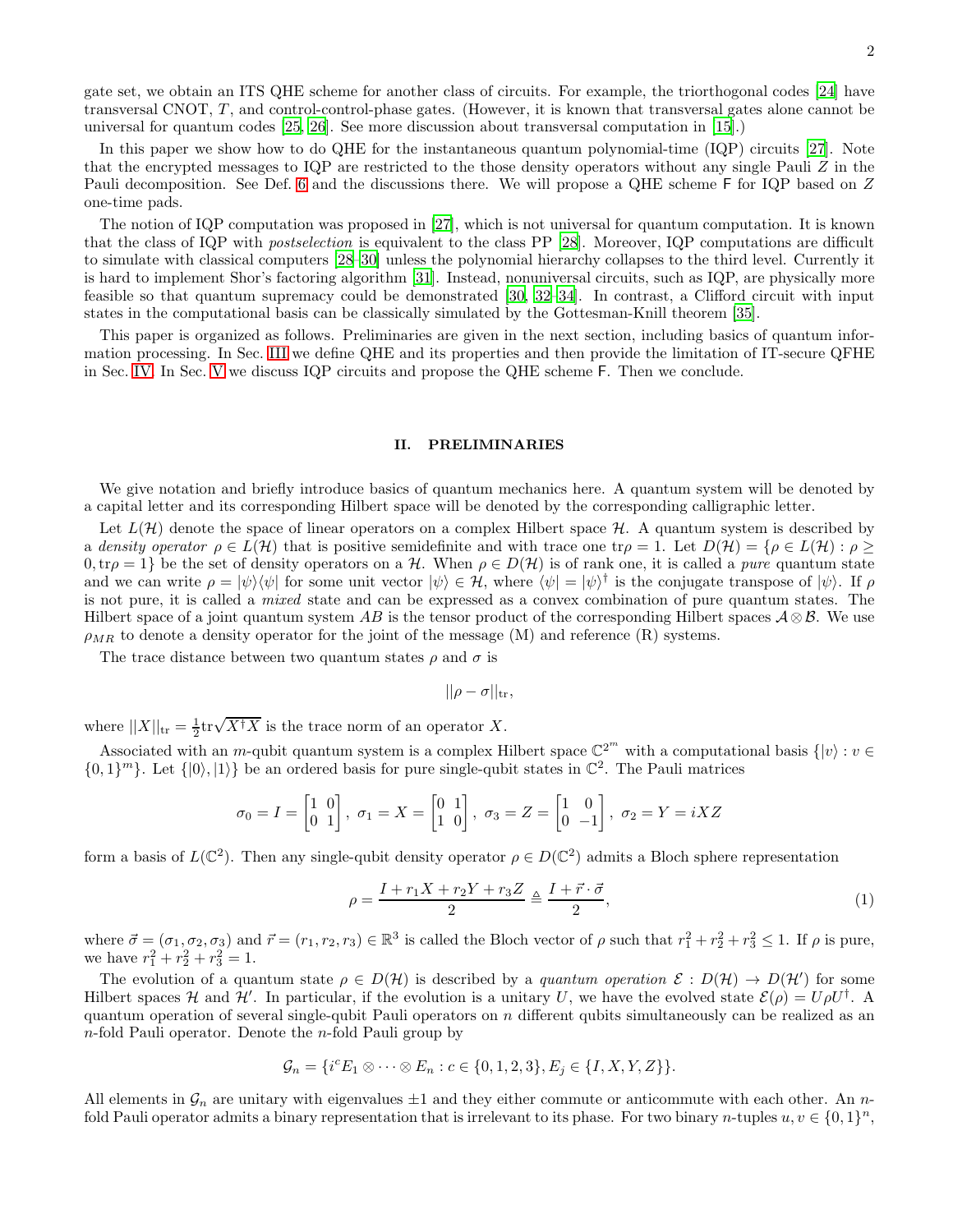define

$$
Z^u X^v = \bigotimes_{j=1}^n Z^{u_j} X^{v_j}.
$$

where  $u = u_1 \cdots u_n$  and  $v = v_1 \cdots v_n$ . Thus any  $g \in \mathcal{G}_n$  can be expressed as  $g = i^c Z^u X^v$  for some  $c \in \{0, 1, 2, 3\}$  and  $u, v \in \{0, 1\}^n$ .

The set of unitary operators in  $L(\mathbb{C}^2)$  that preserve the n-fold Pauli group  $\mathcal{G}_n$  by conjugation is the Clifford group, which is generated by the Hadamard  $(H)$ , phase  $(P)$  and controlled-NOT (CNOT) gates:

$$
H = \frac{1}{\sqrt{2}} \begin{bmatrix} 1 & 1 \\ 1 & -1 \end{bmatrix}, \ P = \begin{bmatrix} 1 & 0 \\ 0 & i \end{bmatrix}, \ \text{CNOT} = |0\rangle\langle 0| \otimes I + |1\rangle\langle 1| \otimes X.
$$

The gates H, P, and CNOT are called *Clifford gates*. It is known that circuits composed of only Clifford gates are not universal; the Clifford gates together with any gate outside the Clifford group will do. For example, a candidate is the  $\pi/8$  gate

$$
T = e^{i\pi/8} \begin{bmatrix} e^{-i\pi/8} & 0\\ 0 & e^{i\pi/8} \end{bmatrix}.
$$

These gates that involve only a few qubits are called elementary gates. Then a quantum circuit is composed of a sequence of elementary gates and possibly some quantum measurements. It is known that quantum measurements can be deferred to the end of a quantum circuit [\[36\]](#page-6-22) and we will assume it is always the case in this paper. Also we consider only measurements in the Z basis  $(|0\rangle, |1\rangle)$  and measurements in the X basis  $(|+\rangle = \frac{|0\rangle + |1\rangle}{\sqrt{2}}, |-\rangle = \frac{|0\rangle - |1\rangle}{\sqrt{2}}$ . We denote by  $C(\rho)$  the output of a quantum circuit C with input quantum state  $\rho$  by treating C as a quantum operation.

## <span id="page-2-0"></span>III. DEFINITIONS

<span id="page-2-1"></span>Definition 1. A private-key quantum homomorphic qubit-encryption scheme F is defined by the following algorithms:

- 1) (Key generation) F.KeyGen:  $1^{\kappa} \to H_{\rm sk} \times D(H_{\rm evk})$ . The algorithm takes an input of a security parameter  $\kappa$  and outputs a *classical* private key sk (and possibly some quantum evaluation key  $\rho_{\text{evk}} \in D(\mathcal{H}_{\text{evk}})$ ).
- 2) (Encryption) F.Enc<sub>sk</sub>:  $D(\mathbb{C}^2) \to D(\mathcal{C})$ . The algorithm takes sk and a single-qubit  $\rho \in D(\mathbb{C}^2)$  as input and outputs a ciphertext  $\tilde{\rho} \in D(\mathcal{C})$ .
- 3) (Evaluation) F.Eval:  $D(\mathcal{H}_{evk}) \times \mathfrak{C}_{\kappa} \times D(\mathcal{C}^{\otimes M_{\kappa}}) \to D(\mathcal{C}^{\otimes M_{\kappa}}) \times \mathcal{M}^{\otimes M_{\kappa}}$ , where  $\mathfrak{C}_{\kappa}$  is a set of admissible quantum circuits for F and the security parameter  $\kappa$ ,  $M_{\kappa}$  is the maximum number of input qubits for  $\mathfrak{C}_{\kappa}$ , and M is the set of corresponding homomorphic measurement outcomes.
- 4) (Decryption)  $\mathsf{F.Dec}_{sk}: D(\mathcal{C}) \times \mathcal{M} \to D(\mathbb{C}^2) \times \{0,1\}$ . If the measurement outcome  $\mu \in \mathcal{M}$  is trivial, the algorithm takes sk and  $\sigma \in D(\mathcal{C})$  as input and outputs a single-qubit quantum state  $\hat{\sigma} \in D(\mathbb{C}^2)$ . Otherwise, the algorithm takes sk and  $\mu$  as input and outputs a bit of measurement outcome.
- (Correctness) F is homomorphic for  $\mathfrak{C} = \cup_{\kappa} \mathfrak{C}_{\kappa}$  if there exists a negligible function  $\eta(\kappa)$  such that for  $sk, \rho_{evk} \leftarrow$ **F.KeyGen**(1<sup>*K*</sup>),  $C \in \mathfrak{C}_{\kappa}$  on  $M_{\kappa}$  qubits, and  $\rho_{MR} \in D(\mathbb{C}^{2^{M_{\kappa}}} \otimes \mathcal{R}),$

$$
\left\| \Phi_{\mathsf{F},\mathsf{Dec}}^{sk,M_\kappa} \otimes \mathbb{I}_R \left( \Phi_{\mathsf{F},\mathsf{Eval}}^{\rho_{\mathrm{evk}},C} \otimes \mathbb{I}_R \left( \Phi_{\mathsf{F},\mathsf{Enc}}^{sk,M_\kappa} \otimes \mathbb{I}_R(\rho_{MR}) \right) \right) - C \otimes \mathbb{I}_R(\rho_{MR}) \right\|_{\text{tr}} \leq \eta(\kappa),
$$

where  $\Phi$  denotes the corresponding quantum operation of the underlying algorithm and R is a reference system.

- (Compactness) F is compact for  $\mathfrak{C} = \cup_{\kappa} \mathfrak{C}_{\kappa}$  if there exists a polynomial p in  $\kappa$  such that for any  $C \in \mathfrak{C}_{\kappa}$ , the circuit complexity of applying F.Dec to the output of F.Eval<sub>C</sub> is at most  $p(\kappa)$ .

A QHE scheme is fully homomorphic if it is compact and homomorphic for all quantum circuits generated by a universal set of quantum gates.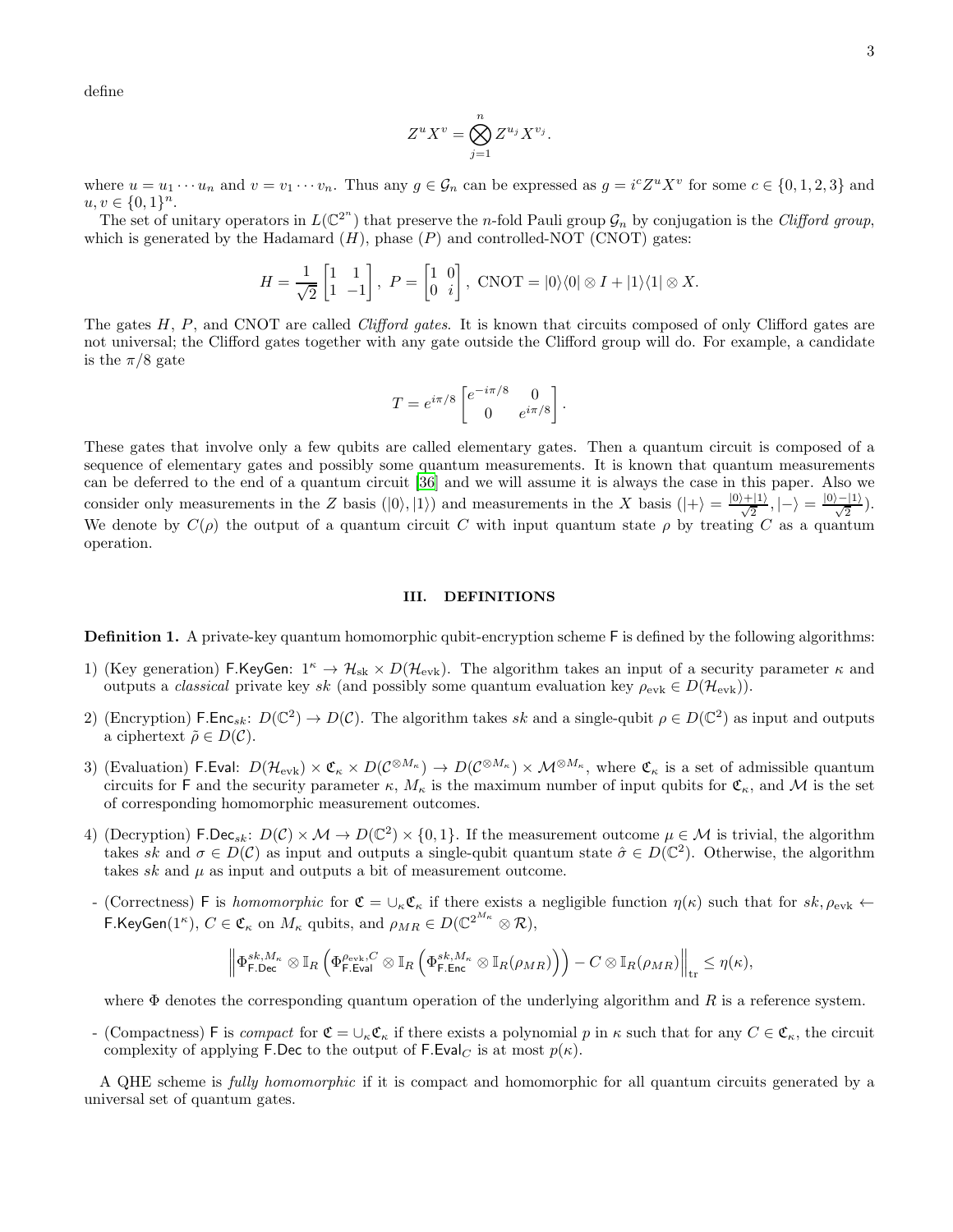$$
\left\| \Phi_{\mathsf{F.Enc}}^{sk, N_{\kappa}} \otimes \mathbb{I}_R(\rho_{MR}) - \Phi_{\mathsf{F.Enc}}^{sk, N_{\kappa}} \otimes \mathbb{I}_R(\rho'_{MR}) \right\|_{\text{tr}} \le \epsilon(\kappa),\tag{2}
$$

<span id="page-3-3"></span>where  $\Phi$  denotes the corresponding quantum operation of the underlying algorithm.

This definition says that two encrypted quantum states of an IT-secure QHE are statistically indistinguishable. Below is a weaker definition of IT  $N_{\kappa}$ -BMS with no reference system involved.

<span id="page-3-0"></span>**Definition 3.** A QHE scheme F is weak information-theoretically  $N_{\kappa}$ -bounded-message-secure (weak IT  $N_{\kappa}$ -BMS) if there exists a negligible function  $\epsilon(\kappa)$ , such that for every security parameter  $\kappa$  and  $\rho, \rho' \in D(\mathbb{C}^{2^{N_{\kappa}}})$ ,

$$
\left\| \Phi_{\mathsf{F},\mathsf{Enc}}^{sk,N_{\kappa}}(\rho) - \Phi_{\mathsf{F},\mathsf{Enc}}^{sk,N_{\kappa}}(\rho') \right\|_{\text{tr}} \leq \epsilon(\kappa). \tag{3}
$$

It is clear that Def. [2](#page-3-3) implies Def. [3](#page-3-0) by choosing a trivial reference system. By [\[6](#page-5-4), Theorem 8], we have the following theorem.

<span id="page-3-5"></span>**Theorem 4.** If F is a weak IT  $N_{\kappa}$ -BMS encryption scheme with security error at most  $\epsilon(\kappa)$ , then F is IT  $N_{\kappa}$ -BMS with security error at most  $2^{2N_{\kappa}+1}\epsilon(\kappa)$ .

#### <span id="page-3-2"></span>IV. LIMITATION

The negative result for ITS QFHE is proved by a reduction to the communication lower bound of quantum private information retrieval (QPIR) with one server. In an  $(n, m)$  QPIR problem, Alice (the server) has a data string x of n bits and Bob wishes to learn the *i*th entry  $x_i$ . They create an initial state  $\rho_{ABR}$  with  $\text{tr}_{R}\rho_{ABR} = |x\rangle_A \langle x| \otimes |i\rangle_B \langle i|$ and after a two-party protocol  $P$  they end up with the final state  $\rho'_{ABR} = P(\rho_{ABR})$  by exchanging m qubits. We say that P has correctness error  $\delta$  if for any  $\rho_{ABR}$  with  $\text{tr}_{R}\rho_{ABR} = |x\rangle_A\langle x| \otimes |i\rangle_B\langle i|$ , there exists a measurement M such that

$$
\Pr\left\{\mathcal{M}\left(\text{tr}_{AR}(\rho'_{ARB})\right) = x_i\right\} \ge 1 - \delta.
$$

We say that P has security error  $\epsilon$  if for any  $\rho_{ABR}$ , there exists a quantum operation  $\mathcal{E}_{AR}$  such that

$$
\|\text{tr}_B\left(\mathcal{E}_{AR}\otimes\mathbb{I}_B(\rho_{ARB})\right)-\text{tr}_B(\rho'_{ARB})\|_{\text{tr}}\leq\epsilon.
$$

Nayak [\[37](#page-6-23), [38\]](#page-6-24) proved that  $m \geq (1 - H(1 - \delta))n$  for  $\epsilon = 0$ , where  $H(p)$  is the binary entropy function. This was extended to the case of  $\epsilon > 0$  in [\[14](#page-6-5)]:

<span id="page-3-4"></span>
$$
m \ge \left(1 - H\left(1 - \delta - 2\sqrt{\epsilon(1 - \epsilon)}\right)\right) n. \tag{4}
$$

We show that the existence of an ITS QFHE would contradict this communication lower bound.

<span id="page-3-1"></span>**Theorem 5.** There is no IT  $N_{\kappa}$ -BMS QFHE for  $N_{\kappa} = \omega(\log \kappa)$  with correctness error  $\eta(\kappa) = 0.0001$  and security error  $\epsilon(\kappa) = 0.0001$ . Moreover, there is no IT  $N_{\kappa}$ -BMS QHE on classical circuits for  $N_{\kappa} = \omega(\log \kappa)$  with correctness error  $\eta(\kappa) = 0.0001$  and security error  $\epsilon(\kappa) = 0.0001$ .

Proof. Assume there is an IT  $N_{\kappa}$ -BMS QFHE scheme F for  $N_{\kappa} = \omega(\log \kappa)$  with correctness error  $\eta(\kappa) = 0.0001$ in Def. [1](#page-2-1) and security error  $\epsilon(\kappa) = 0.0001$  in Def. [3.](#page-3-0) We show that it leads to a QPIR protocol that violates the communication lower bound Eq. [\(4\)](#page-3-4).

Suppose that F encrypts one qubit into a ciphertext of at most  $p(\kappa)$  qubits and  $\kappa$  is sufficiently large such that

$$
H\left(1-\eta(\kappa)-2\sqrt{\epsilon(\kappa)(1-\epsilon(\kappa))}\right)<0.2.
$$

Let  $n = 100p^2(\kappa)$ , which satisfies  $\log n \leq N_{\kappa}$ .

Suppose Alice holds a database  $x \in \{0,1\}^n$  and Bob wants to retrieve information  $x_i$  from Alice by using F without revealing i. Let  $C_x \in \mathfrak{C}_{\kappa}$  be a quantum circuit that takes an input  $i \in \{1, 2, ..., n\}$  and outputs  $x_i$ .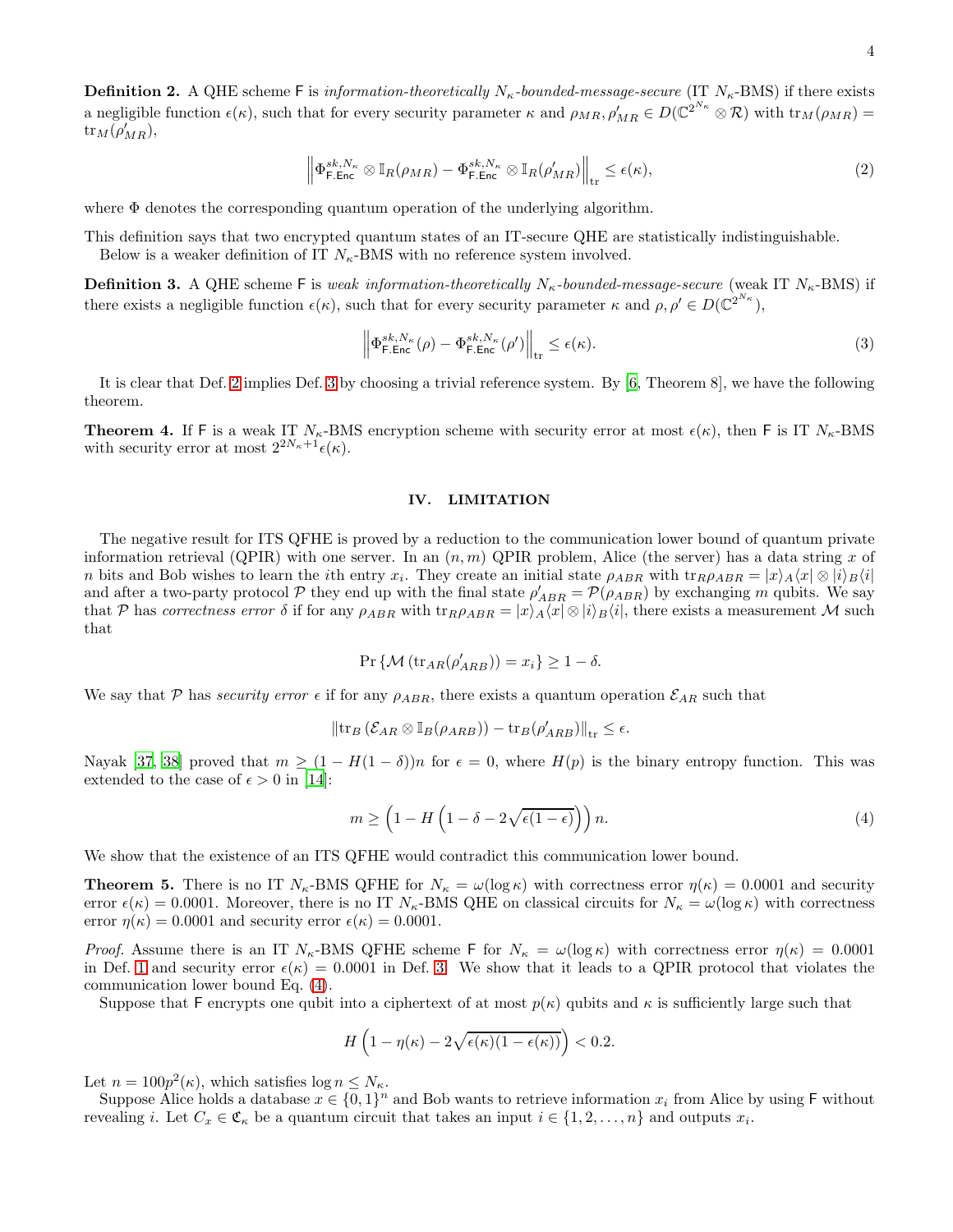$$
\rho \triangleq \mathsf{F}.\mathsf{Eval}(\rho_{\mathrm{evk}}, C_x, \mathsf{F}.\mathsf{Enc}_{sk}^{\otimes \log n}(|i^* \rangle)),
$$

Alice sends  $\rho$  back to Bob. By the security of IT  $N_{\kappa}$ -BMS F, Bob does not reveal his desired objective to Alice. If Alice honestly does the homomorphic evaluation, Bob would learn  $x_{i^*}$  with probability at least  $1 - \eta(\kappa)$ . Thus we have an  $(n = 100p^2(\kappa), p(\kappa)(1 + \log n))$  QPIR protocol with correctness error  $\eta(\kappa)$  and security error  $\epsilon(\kappa)$ . Note that only  $p(\kappa)(1 + \log n) = p(\kappa)(1 + \log 10 + 2 \log p(\kappa))$  qubits are required in communication, which contradicts the communication lower bound [\(4\)](#page-3-4) that at least  $0.8n = 80p^2(\kappa)$  qubits are required.

Observe that in this proof Alice only needs to homomorphically evaluate a classical selection function. Thus the impossibility proof also rules our ITS QHE schemes for all classical circuits.  $\Box$ 

# <span id="page-4-1"></span>V. IQP CIRCUITS

IQP circuits are proposed in [\[27,](#page-6-15) [28\]](#page-6-16). We call a gate diagonal in the computational basis  $(|0\rangle, |1\rangle)$  a *diagonal gate*.

<span id="page-4-0"></span>Definition 6. An IQP circuit is a quantum circuit consisting of diagonal gates. The input state is the product state of some qubits in  $|+\rangle$  and the output is the measurement outcomes on a specified subset of the qubits in the X basis  $(|+\rangle, |-\rangle).$ 

Remark 7. For the homomorphic encryption of N-qubit IQP circuits, we define a more general input space:

$$
D_{xy}(\mathbb{C}^{2^N}\otimes\mathcal{R})\triangleq\{\rho_{MR}\in D(\mathbb{C}^{2^N}\otimes\mathcal{R}): \rho_{MR}=\sum_i\alpha_iA_{i,1}\otimes\cdots\otimes A_{i,N}\otimes B_i, A_{i,j}\in\{I,X,Y\}, B_i\in D(\mathcal{R})\},\quad(5)
$$

where  $R$  is a reference system.

In other words,  $D_{xy}(\mathbb{C}^2)^N \otimes \mathcal{R}$ ) is a collection of density operators that do not have any single Z operator in the message part of their Pauli decompositions. Similarly to Theorem [4,](#page-3-5) we have the following corollary.

**Corollary 8.** If F is a weak IT  $N_{\kappa}$ -BMS encryption scheme for input space  $D_{xy}(\mathbb{C}^{N_{\kappa}})$  with security error at most  $\epsilon(\kappa)$ , then F is IT  $N_{\kappa}$ -BMS for input space  $D_{xy}(\mathbb{C}^{N_{\kappa}} \otimes \mathcal{R})$  with security error at most  $2^{2N_{\kappa}+1}\epsilon(\kappa)$ .

Then it suffices to prove that a QHE scheme for IQP is weak IT  $N_{\kappa}$ -BMS.

# A. QHE for IQP

Observe that an input qubit of a IQP circuit lies in the xy-plane, i.e.,  $|\psi\rangle = |0\rangle + e^{i\theta}|1\rangle$ , which can be protected by a Z one-time pad. The symmetric-key QHE scheme F is defined as follows.

QHE scheme for IQP circuits: F

Let  $IQP_N$  be the set of IQP circuits with at most N input qubits. Suppose a client asks a server to compute a quantum circuit  $C \in \text{IQP}_N$  on an N-qubit input state in  $D_{xy}(\mathbb{C}^{2^N})$ .

- 1) F.KeyGen :  $1^k \to h : \{0,1\}^k \to \{0,1\}$ , where h is uniformly drawn from a family of  $\kappa$ -independent hash functions  $H_{\kappa}$  (no evaluation key here).
- 2) F.Enc:  $H_{\kappa} \times D(\mathbb{C}^2) \to \{0,1\}^{\kappa} \times D(\mathbb{C}^2)$ . Encryption is done by applying a Z one-time pad:

$$
\mathsf{F}.\mathsf{Enc}_h(\rho) = \left(r, Z^{h(r)} \rho Z^{h(r)}\right)
$$

for  $\rho \in D(\mathbb{C}^2)$ , where r is a random string of  $\kappa$  bits (encryption randomness). For an N-qubit input state, each qubit is encrypted respectively.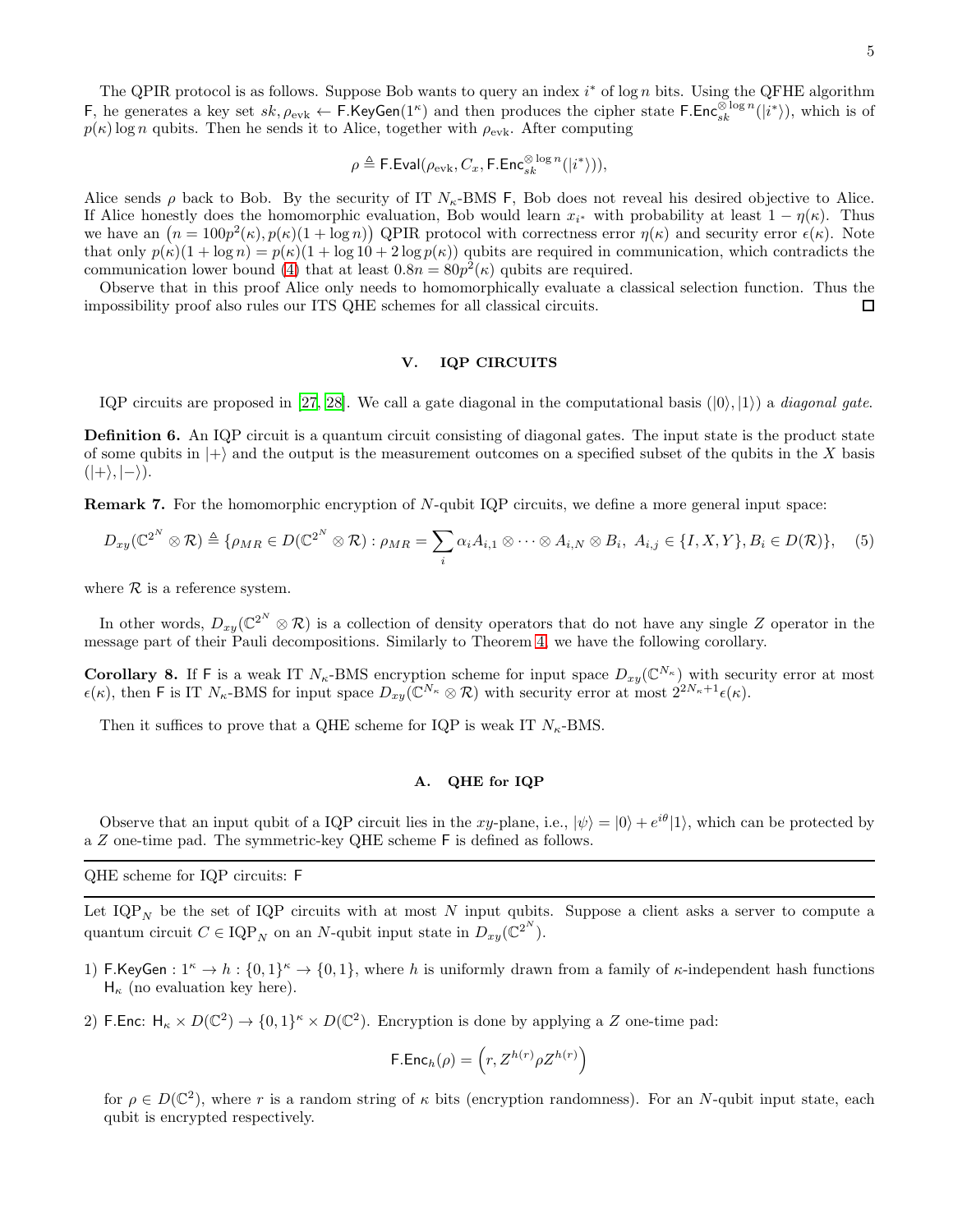- 3) F.Eval:  $\text{IQP}_N \times \{0,1\}^{N \times \kappa} \times D(\mathbb{C}^{2^N}) \to \{0,1\}^{N \times \kappa} \times D(\mathbb{C}^{2^N}) \times \{\perp,0,1\}^N$ . Evaluation is trivial for diagonal gates since they commute with the encryption. Measurements in the  $X$  basis are also trivial and the outcomes are protected by the Z one-time pads. (Note that an additional register, initialized in  $\perp$ , is used the store the measurement outcomes  $\{0, 1\}$  for each qubit.)
- 4) F.Dec<sub>h</sub>:  $\{0,1\}^k \times D(\mathbb{C}^2) \times \{\perp,0,1\} \to D(\mathbb{C}^2) \times \{\perp,0,1\}$ . For  $r \in \{0,1\}^k$ ,  $\sigma \in D(\mathbb{C}^2)$ , and  $\mu \in \{\perp,0,1\}$ , if  $\mu = \perp$ , the qubit was not measured and the qubit state will be decrypted:  $\mathsf{F.Dec}_h((r,\sigma,\mu)) = Z^{h(r)}\sigma Z^{h(r)}$ ; otherwise, the qubit is measured and the measurement outcome will be decrypted: F.Dec<sub>h</sub>  $((r, \sigma, \mu)) = h(r) \oplus \mu$ .

Note that a  $\kappa$ -independent hash function  $h: \{0,1\}^{\kappa} \to \{0,1\}$  can be described in  $O(N_{\kappa} + \kappa)$  bits (see, eg., [\[39\]](#page-6-25)). The secret keys used in F are k-wise independent hash functions with  $k = O(N_{\kappa})$  and the length of a secret key is  $O(N_{\kappa} + \kappa)$ . The fresh ciphertext has  $N_{\kappa}$  qubits and  $O(\kappa)$  classical bits.

### VI. DISCUSSION

In this paper we proved a more general limitation on QFHE with imperfect IT-security, which says that an exponential overhead is necessary even a small security error is allowed. Our proof is based on a reduction to the communication lower bound of quantum private information retrieval.

On the positive side, we provided a QHE scheme for IQP circuits based on Z one-time pads and hash functions. The next question is whether we can allow verification of QHE for IQP circuits as in [\[9](#page-6-0)]. We remark that it is also possible to derive a QHE for IQP based on quantum error-correction codes similar to the Clifford scheme by Ouyang et al. [\[11\]](#page-6-2). However, it is not clear how to introduce verifiability in the scheme. On the other hand, the Clifford scheme by Ouyang et al.naturally allows circuit privacy. It is also unknown whether we can have circuit privacy for QHE on IQP circuits.

## ACKNOWLEDGEMENTS

We thank Si-Hui Tan for introducing their work [\[11\]](#page-6-2) to us. We are grateful to anonymous referees for their comments and the suggestion of the trivial scheme. CYL would like to thank Todd B. Brun, Nai-Hui Chia, and Wei-Kai Lin for helpful discussions. KMC acknowledges helpful discussions with SalilP. Vadhan.

CYL was was financially supported from the Young Scholar Fellowship Program by Ministry of Science and Technology (MOST) in Taiwan, under Grant MOST107-2636-E-009-005. KMC was partially supported by 2016 Academia Sinica Career Development Award under Grant No. 23-17 and the Ministry of Science and Technology, Taiwan under Grant No. MOST 103-2221- E-001-022-MY3.

- <span id="page-5-3"></span>[4] A. Ambainis, M. Mosca, A. Tapp, and R. D. Wolf, "Private quantum channels," in *Proceedings of the 41st Annual Symposium on Foundations of Computer Science*, 2000, pp. 547–553.
- [5] S. P. Desrosiers and F. Dupuis, "Quantum entropic security and approximate quantum encryption," *IEEE Trans. Inf. Theory*, vol. 56, no. 7, pp. 3455–3464, July 2010.
- <span id="page-5-4"></span>[6] C.-Y. Lai and K.-M. Chung, "Generalized quantum shannon impossibility for quantum encryption," 2018. arXiv:1801.03656
- <span id="page-5-5"></span>[7] A. Broadbent and S. Jeffery, "Quantum homomorphic encryption for circuits of low T-gate complexity," in *Advances in Cryptology – CRYPTO 2015: 35th Annual Cryptology Conference, Santa Barbara, CA, USA, August 16-20, 2015, Proceedings, Part II*, R. Gennaro and M. Robshaw, Eds. Berlin, Heidelberg: Springer Berlin Heidelberg, 2015, pp. 609–629.
- <span id="page-5-6"></span>[8] Y. Dulek, C. Schaffner, and F. Speelman, "Quantum homomorphic encryption for polynomial-sized circuits," in *Advances in Cryptology – CRYPTO 2016: 36th Annual International Cryptology Conference, Santa Barbara, CA, USA, August*

<span id="page-5-0"></span><sup>[1]</sup> C. Shannon, "Communication theory of secrecy systems," *Bell Systems Techn. Journal*, vol. 28, pp. 656–719, 1949.

<span id="page-5-1"></span><sup>[2]</sup> Y. Dodis, "Shannon impossibility, revisited," in *Information Theoretic Security: 6th International Conference, ICITS 2012, Montreal, QC, Canada, August 15-17, 2012. Proceedings*, A. Smith, Ed. Berlin, Heidelberg: Springer Berlin Heidelberg, 2012, pp. 100–110.

<span id="page-5-2"></span><sup>[3]</sup> E. Kushilevitz and R. Ostrovsky, "Replication is NOT needed: SINGLE database, computationally-private information retrieval," in *38th Annual Symposium on Foundations of Computer Science, FOCS '97, Miami Beach, Florida, USA, October 19-22, 1997*, 1997, pp. 364–373.